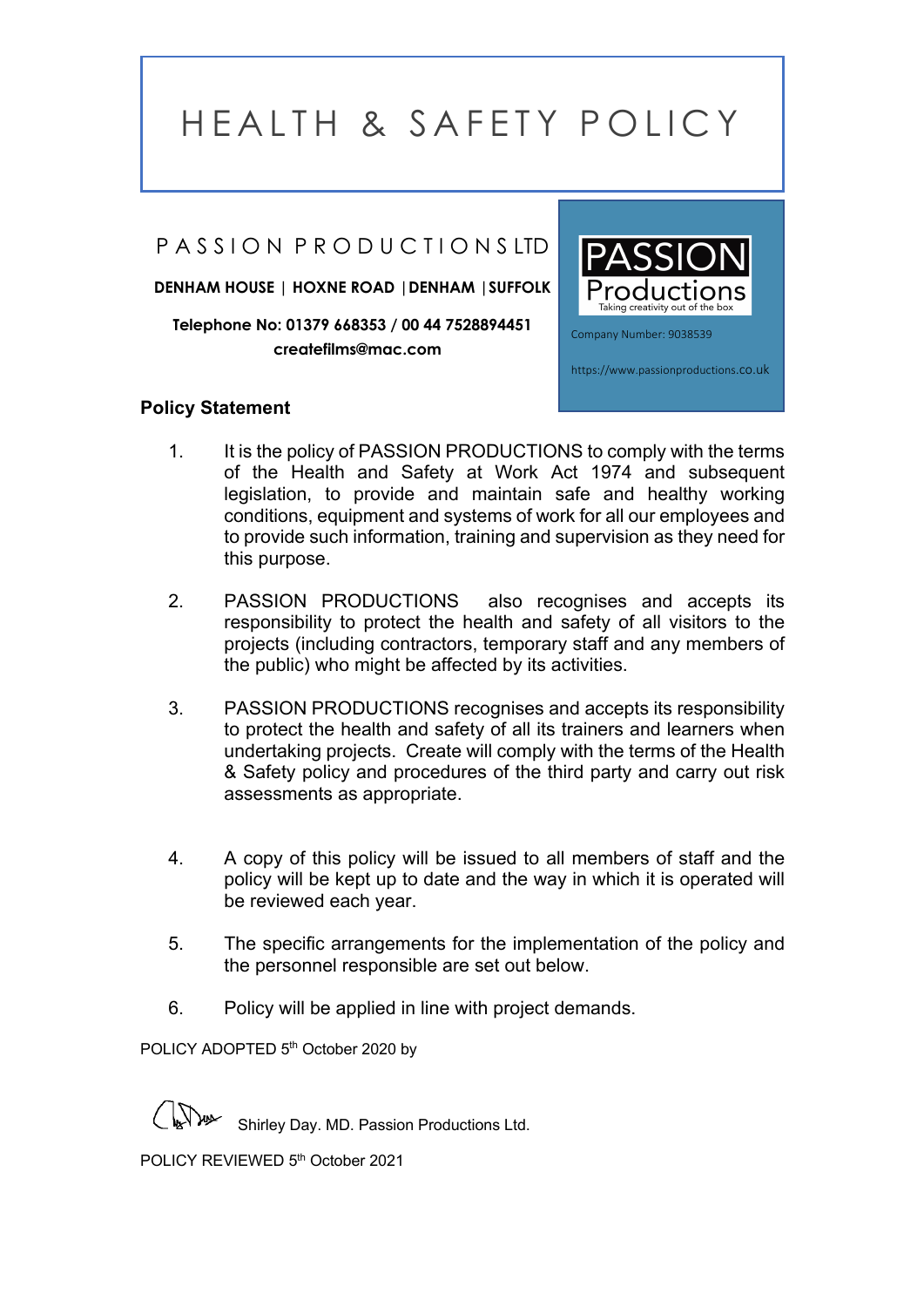#### **Responsibilities and Arrangements for Health & Safety Management**

- 1. The Health and Safety at Work Act 1974 places a statutory duty on all employers to ensure , so far as is reasonably practicable, the safety, health and welfare of all its employees at work and other people who may be affected by their activities e.g. users, volunteers, members of the public.
- 2. The Board of Directors has overall and final responsibility for health and safety matters at (Create) and for ensuring that health and safety legislation is complied with.
- 3. The project manager will review the operation of its health and safety policy annually.
- 4. The project manager has overall responsibility for ensuring the protection of health and safety of the trainers and learners whilst undertaking activities outside (Create) premises and in particular will ensure that:
	- a. learners receive sufficient information on health and safety matters
	- b. trainers are aware of their responsibilities to their learners
	- c. a risk assessment has been undertaken if appropriate and the results written up and made available to learners
	- d. all accidents are reported to the third party and (Create)
	- e. the third party has adequate public liability insurance in place
- 5. The project manager has overall responsibility for ensuring that the health and safety policy is put into practice at (Create)'s premises and in particular will ensure that:
	- a. employees receive sufficient information, training and supervision on health and safety matters
	- b. line managers are aware of their responsibilities to their staff
	- c. a risk assessment is undertaken and the results written up and made available to all employees
	- d. all accidents are investigated and reported to the Board of **Directors**
	- e. there are adequate arrangements in place to monitor the maintenance of the premises and the equipment
- 6. All employees have the responsibility to co-operate with the Director and the Board to achieve a safe and healthy workplace and to take reasonable care of themselves and others.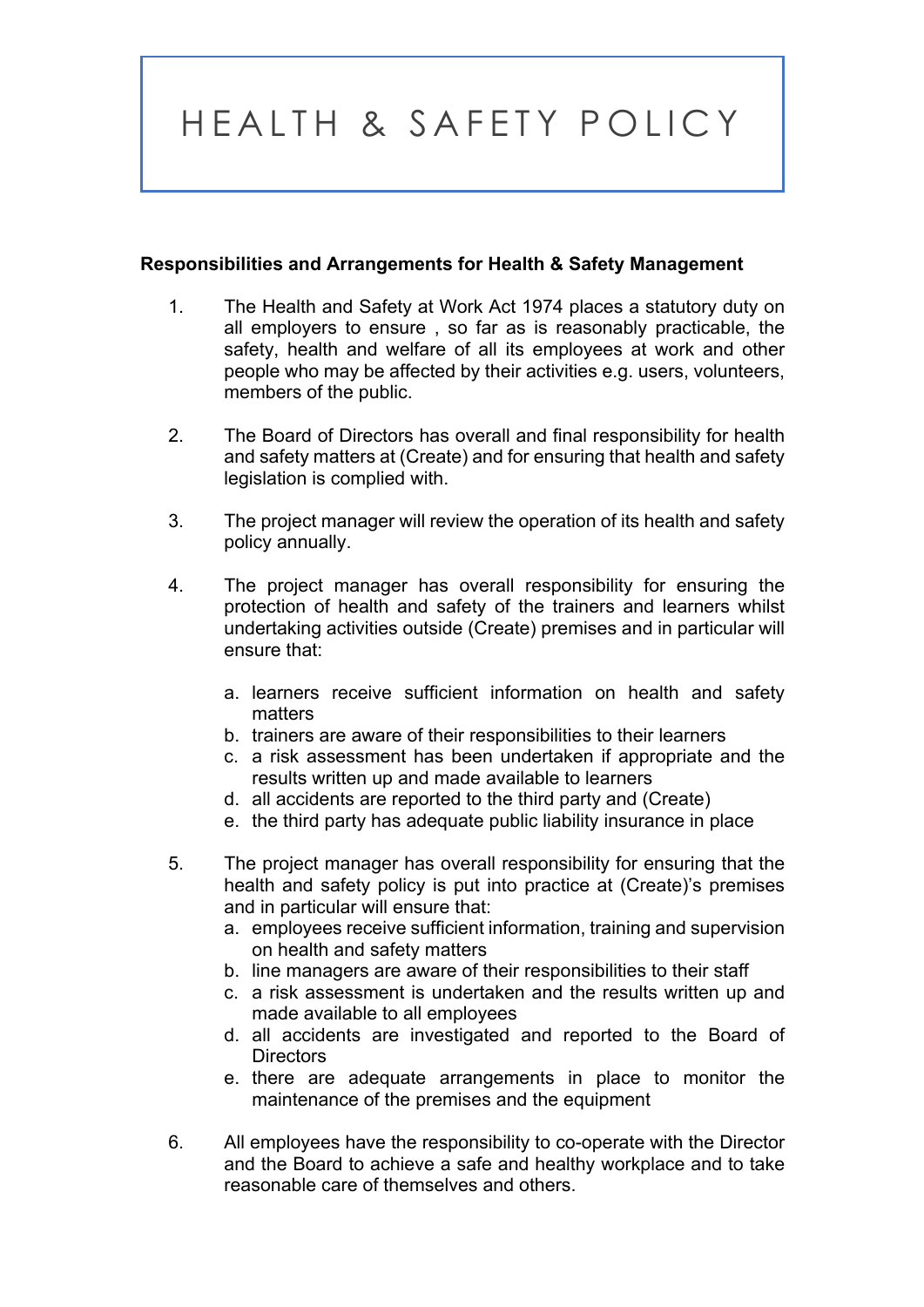### **Health & Safety policy**

- 7. Employees must not intentionally or recklessly interfere with anything provided for the health, safety and welfare. Serious breaches of the Health and Safety Policy and Rules will be dealt with through (Create)'s Disciplinary Procedure.
- 8. Whenever an employee notices a health or safety problem which they are unable to put right they must immediately inform the Director.
- 9. Health, safety and welfare matters may be raised by any employee at staff meetings.
- 10. Smoking is strictly prohibited on (Create) premises.
- 11. Use of illegal drugs and the drinking of alcohol on the premises is prohibited.
- 12. To ensure the wellbeing of everyone at (Create) and to prevent the spread of any infection, if any employee has any infectious disease they should remain at home until fully recovered.
- 13. (Create) will ensure that new employees receive information on health and safety as part of their induction training.
- 14. (Create) will provide clothing and equipment as is necessary to ensure the protection at all times of all authorised uses of the premises.
- 15. It is the responsibility of all staff to be aware of fire hazards, to know the location of fire exits and the assembly point and to know the fire drill procedure. This will be part of their induction training.
- 16. Access to escape doors, extinguishers and other fire fighting equipment must not be obstructed.
- 17. Under the 1992 COSHH (Control of Substances Hazardous to Health) Regulations, when necessary, the Director will arrange for appropriate assessment to be carried out and for the information to be available in the Employee Manual.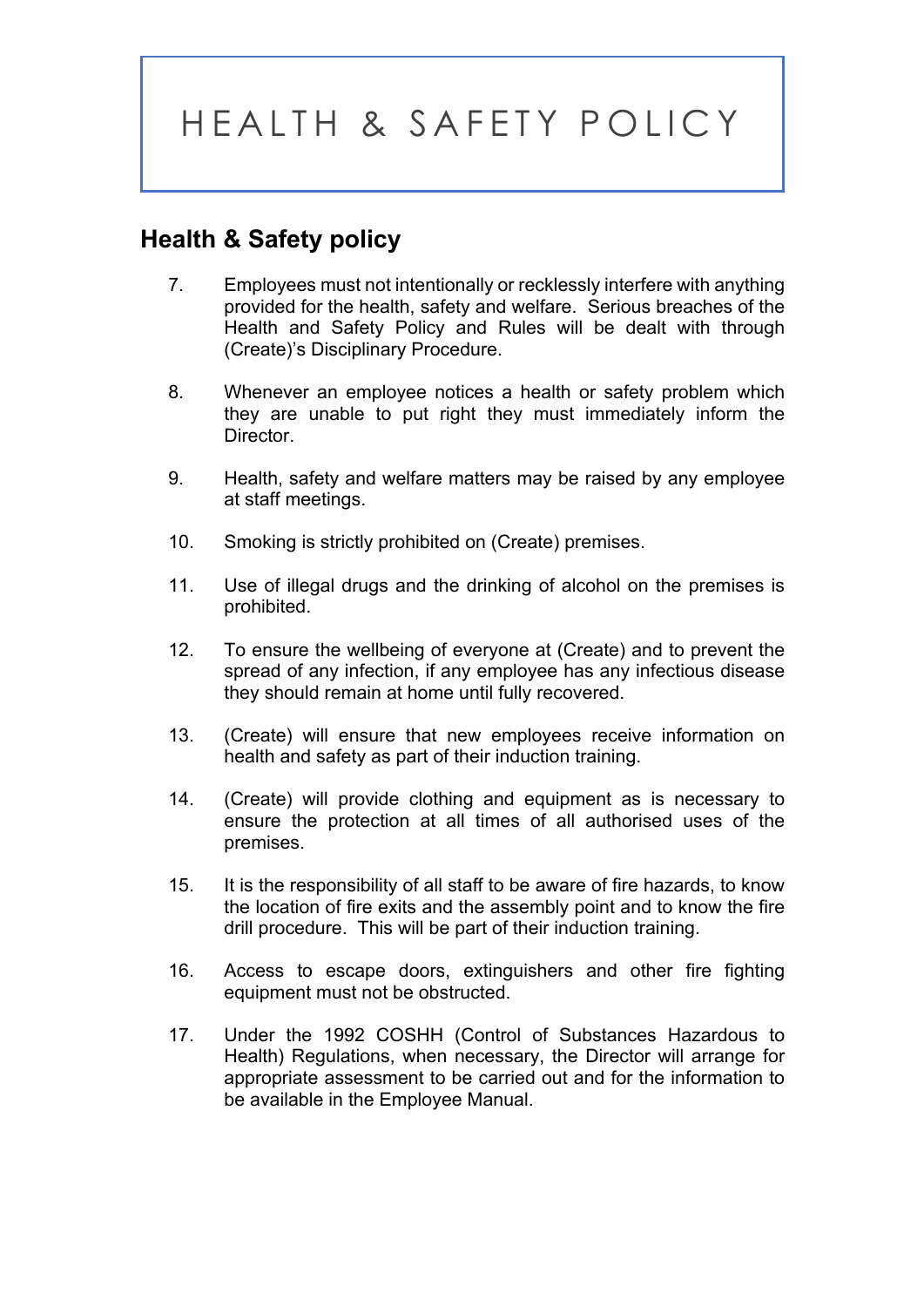#### **FIRST AID AND ACCIDENT REPORTING**

- 1. All accidents which result or nearly result in injury must be reported and recorded in the Accident Book which is kept in the mobile filing cabinet
- 2. The designated First Aider/s is/are Victoria Williams / S day……
- 3. The First Aid Box is located in mobile filing cabinet.
- 4. The Director is responsible for reporting incidents which come within the Reporting of Injuries, Diseases & Dangerous Occurrences Regulations (RIDDOR) to the Environmental Health Department RIDDOR covers the following incidents:-
	- Fatal accidents
	- Major injury accidents
	- Dangerous occurrences
	- Accidents causing more than 3 days incapacity for work
	- Certain work related diseases.
- 5. If an Ambulance is needed Dial 999 and tell the operator you need an ambulance.

Tell the Ambulance Controller the number of casualties, the type of injury and where you are.

Do not hang up until the controller has confirmed your message.

### **Health & Safety policy**

#### **Safe Use of Computer and VDU**

- 1. If you are working at a computer station ensure you have an adjustable seat.
- 2. Adjust your chair seat for height and back support to ensure a comfortable working position. Make sure the screen is at the correct eye level for you.
- 3. Ensure that the keyboard is conveniently positioned for long-term comfortable working.
- 5. Report any problems, such as a flicker on the screen or a high-pitched tone, to the project manager.
- 6. To avoid health problems please ensure that you take short frequent breaks from your workstation